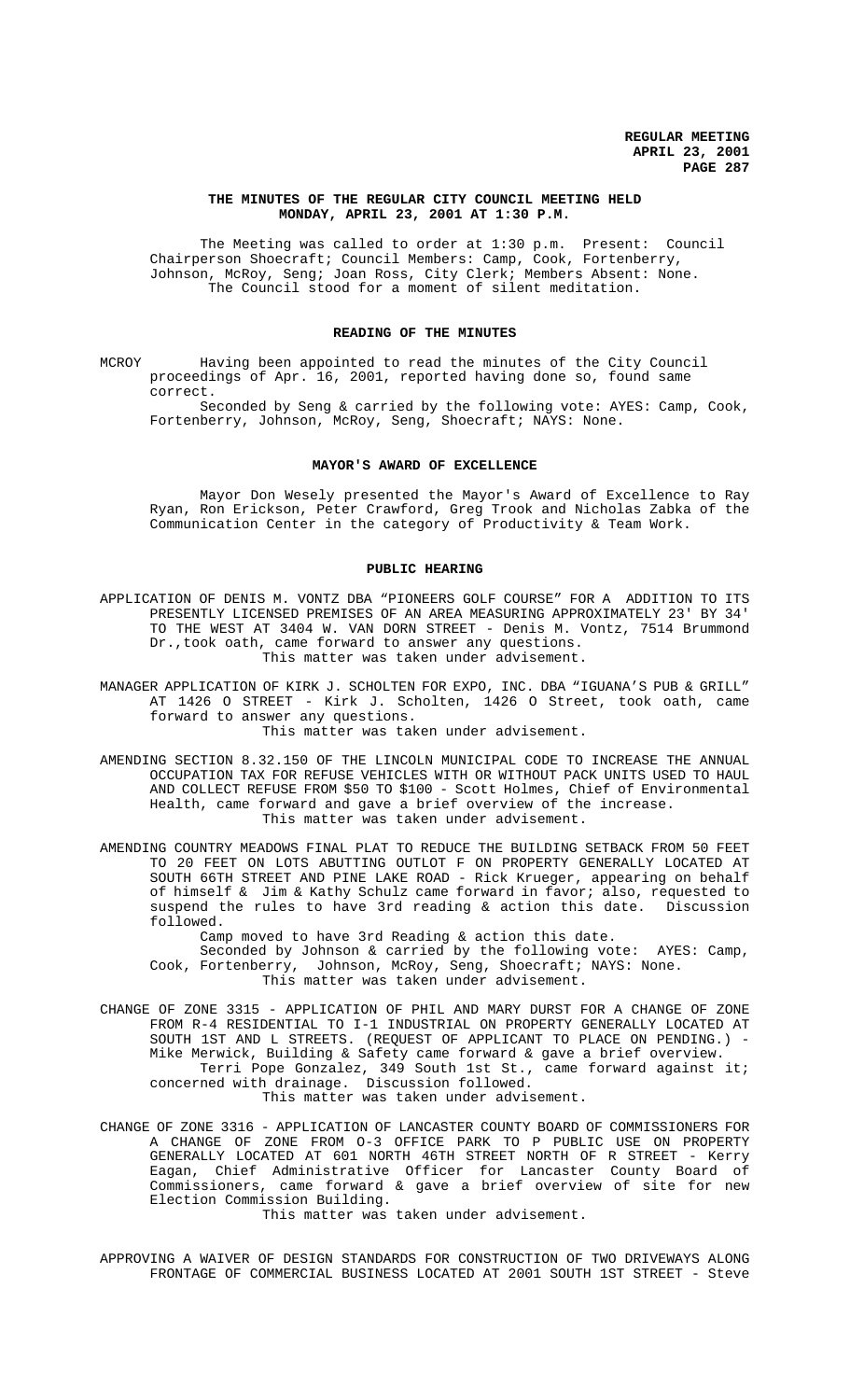> Rexroth, Miracle Workers Auto Collision Center, 1st & South, came forward & gave a brief overview of the request. Discussion followed. This matter was taken under advisement.

#### **ORDINANCES - 3RD READING**

CHANGE OF ZONE 3307 - AMENDING SECTION 27.69.044 OF THE LINCOLN MUNICIPAL CODE RELATING TO PERMITTED SIGNS IN THE 0-1, 0-2, AND 0-3 ZONING DISTRICTS TO ADJUST THE PERMITTED SIGN REGULATIONS IN THE 0-3 OFFICE PARK DISTRICT TO BETTER REFLECT A TRANSITIONAL DISTRICT - PRIOR to reading:

COOK Moved to amend Bill No. 01-53 on page 3 between lines 10 & 11, add a new paragraph <u>d</u> to read as follows: <u>(d)Electronic changeable copy signs</u> area prohibited on buildings. Then on page 3, line 11, re-designate subsection (d) as subsection (e); & insert the words: and in subsection (d) in front of the word "may".

Seconded by Seng & carried by the following vote: AYES: Camp, Cook, Fortenberry, McRoy, Seng; NAYS: Johnson, Shoecraft.

CLERK Read an ordinance amending Section 27.69.044 of the Lincoln Municipal Code relating to permitted signs in the O-1, O-2, and O-3 zoning districts to adjust the permitted sign regulations in the O-3 Office park District to better reflect a transitional district; and repealing Section 27.69.044 of the Lincoln Municipal Code as hitherto existing, the third time.

FORTENBERRY Moved to pass ordinance as read.

Seconded by Johnson & carried by the following vote: AYES: Camp, Cook, Fortenberry, Johnson, McRoy, Seng, Shoecraft; NAYS: None.

The ordinance, being numbered **#17836**, is recorded in Ordinance Book 24, Page

- DECLARING PORTIONS OF THE HIGHLANDS SOUTH PARK AS SURPLUS PROPERTY, GENERALLY LOCATED AT N.W. FAIRWAY DRIVE AND W. HARVEST DRIVE - CLERK read an ordinance, introduced by Cindy Johnson, authorizing the sale of a surplus tract of land generally located at N.W. Fairway Drive and W. Harvest Drive and legally described in Attachment "A", for the third time.<br>JOHNSON Moved to pass ordinance as read.
- Moved to pass ordinance as read. Seconded by Seng & carried by the following vote: AYES: Camp, Cook, Fortenberry, Johnson, McRoy, Seng, Shoecraft; NAYS: None.

The ordinance, being numbered **#17837**, is recorded in Ordinance Book 24, Page

AMENDING THE CORPORATE LIMITS OF THE CITY BY ANNEXING APPROXIMATELY 110 ACRES OF PROPERTY GENERALLY LOCATED AT FLETCHER AVENUE AND TELLURIDE DRIVE.(IN CONNECTION W/01-63, 01R-80, 01R-81) -CLERK read an ordinance, introduced by Cindy Johnson, amending Section 18 of Ordinance no. 8730, passed May 17, 1965, as last amended by Section 1 of Ordinance No. 17623, passed February 28, 2000; amending Section 20 of Ordinance No. 8730, passed May 17, 1965, as last amended by Section 1 or Ordinance No. 17683, passed June 5, 2000, prescribing and defining the corporate limits of the City of Lincoln, Nebraska; repealing Section 18 of Ordinance No. 8730, passed May 17, 1965, as last amended by Section 1 of Ordinance No. 17623, passed February 28, 2000, as hitherto existing; and repealing Section 20 of Ordinance No. 8730 passed May 17, 1965, as last amended by Section 1 of Ordinance No. 17683, passed June 5, 2000, as hitherto existing, the third time.

JOHNSON Moved to pass ordinance as read.

Seconded by Seng & carried by the following vote: AYES: Camp, Cook, Fortenberry, Johnson, McRoy, Seng, Shoecraft; NAYS: None.

The ordinance, being numbered **#17838**, is recorded in Ordinance Book 24, Page

CHANGE OF ZONE 3260 - APPLICATION OF NORTH CREEK L.L.C. FOR A CHANGE OF ZONE FROM AG AGRICULTURAL TO R-3 RESIDENTIAL, H-3 HIGHWAY COMMERCIAL, AND H-4 GENERAL COMMERCIAL, AND FROM R-3 RESIDENTIAL TO H-4 GENERAL COMMERCIAL AND H-3 HIGHWAY COMMERCIAL ON PROPERTY GENERALLY LOCATED AT FLETCHER AVENUE AND TELLURIDE DRIVE. (IN CONNECTION W/01-62, 01R-80, 01R-81) - CLERK read an ordinance, introduced by Cindy Johnson amending the Lincoln Zoning District Maps attached to and made a part of Title 27 of the Lincoln

Municipal Code, as provided by Section 27.05.020 of the Lincoln Municipal Code, by changing the boundaries of the districts established and shown thereon, the third time.

JOHNSON Moved to pass ordinance as read.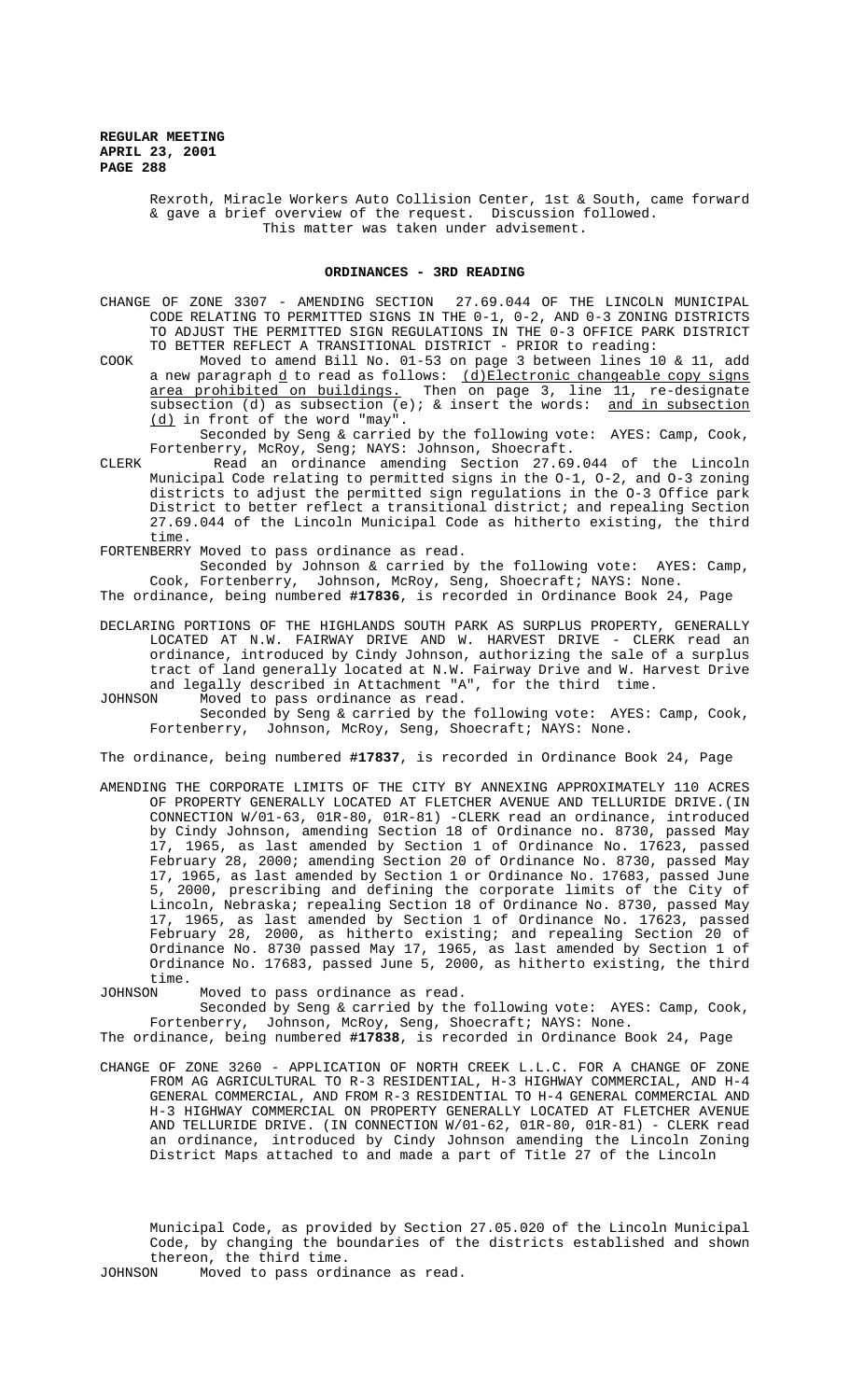Seconded by Seng & carried by the following vote: AYES: Camp, Cook, Fortenberry, Johnson, McRoy, Seng, Shoecraft; NAYS: None. The ordinance, being numbered **#17839**, is recorded in Ordinance Book 24, Page

AMENDING COUNTRY MEADOWS FINAL PLAT TO REDUCE THE BUILDING SETBACK FROM 50 FEET TO 20 FEET ON LOTS ABUTTING OUTLOT F ON PROPERTY GENERALLY LOCATED AT SOUTH 66TH STREET AND PINE LIKE ROAD - PRIOR to reading:

CAMP Moved to suspend the rules to have 3rd Reading & Action this date.<br>Seconded by Johnson & carried by the following vote: AYES: Camp, Seconded by Johnson & carried by the following vote: Cook, Fortenberry, Johnson, McRoy, Seng, Shoecraft; NAYS: None.

CLERK Read an ordinance, introduced by Annette McRoy, amending the paragraph designated as Section 2.h. of Ordinance No. 14784 passed by the City Council on November 2, 1987 which accepted and approved the final plat of Country Meadows Addition, on property generally located at South 66th Street and Pine Lake Road, the third time.

MCROY Moved to pass ordinance as read.

Seconded by Seng & carried by the following vote: AYES: Camp, Cook, Fortenberry, Johnson, McRoy, Seng, Shoecraft; NAYS: None.

The ordinance, being numbered **#17840**, is recorded in Ordinance Book 24, Page

## **PRELIMINARY PLATS**

ACCEPTING AND APPROVING THE PRELIMINARY PLAT OF NORTH CREEK TRADE CENTER WITH WAIVERS TO THE REQUIRED BLOCK LENGTHS, SIDEWALKS, STREET NAMES, AND WIDTH OF PRIVATE ROADWAYS, ON PROPERTY GENERALLY LOCATED AT FLETCHER AVENUE AND TELLURIDE DRIVE. (IN CONNECTION W 01R-81, 01-62, 01-63)- CLERK read the following resolution, introduced by Annette McRoy, who moved its adoption: A-80804 WHEREAS, **Lincoln North Creek L.L.C.** has submitted the preliminary

plat of **NORTH CREEK TRADE CENTER** for acceptance and approval; and WHEREAS, the Lincoln City - Lancaster County Planning Commission has reviewed said preliminary plat and made recommendations as contained in the letter dated December 19, 2000, which is attached hereto as Exhibit "A".

NOW, THEREFORE, BE IT RESOLVED by the City Council of the City of Lincoln, Nebraska:

That the preliminary plat of **NORTH CREEK TRADE CENTER**, located as submitted by **Lincoln North Creek L.L.C.** is hereby accepted and approved, subject to the terms and conditions set forth in Exhibit "A", which is attached hereto and made a part of this resolution as though fully set forth verbatim.

BE IT FURTHER RESOLVED that the City Council finds that the tract to be subdivided is surrounded by such development or unusual conditions that strict application of the subdivision requirements would result in actual difficulties or substantial hardship and the following modifications to the subdivision requirements are therefore approved:

1. The requirement of Section 26.23.130 of the Lincoln Municipal Code that block lengths shall not exceed 1,320 feet between cross streets is waived in Blocks 1 and 2.

2. The requirement of § 26.27.020 of the Lincoln Municipal Code that sidewalks be installed along both sides of all streets within the subdivision is hereby waived along Fletcher Avenue between the frontage road entrances.

3. The requirement of § 26.27.110 of the Lincoln Municipal Code requiring names on private roadways is hereby waived for the frontage road along Fletcher Avenue.

Introduced by Annette McRoy

Seconded by Johnson & carried by the following vote: AYES: Camp, Cook, Fortenberry, Johnson, McRoy, Seng, Shoecraft; NAYS: None.

#### **PETITIONS & COMMUNICATIONS**

**THE FOLLOWING WERE REFERRED TO PLANNING DEPT.:**

CHANGE OF ZONE 3321 - APP. OF WEST GATE, INC. FROM R-7 TO B-4 AT 1729 M STREET. SPECIAL PERMIT 1020G - APP. OF BRYANLGH MEDICAL CENTER EAST FOR AN EXPANSION OF EXISTING HEALTHCARE FACILITY AT 16<sup>TH</sup> & SOUTH STREET.

SPECIAL PERMIT 1219J - APP. OF BRYANLGH MEDICAL CENTER EAST FOR AN EXPANSION OF EXISTING HEALTH CARE FACILITY AT 48TH & SUMNER.

SPECIAL PERMIT 1906 - APP. OF QWEST WIRELESS, LLC TO REPLACE A PARKING LOT LIGHT WITH ONE THAT IS DESIGNED FOR CELLULAR ANATENNAS ON TOP AT 2601 N. 70TH STREET.

SPECIAL PERMIT 1908 - APP. OF ANDERSON FORD, ROGER ANDERSON, TO ALLOW STORAGE OF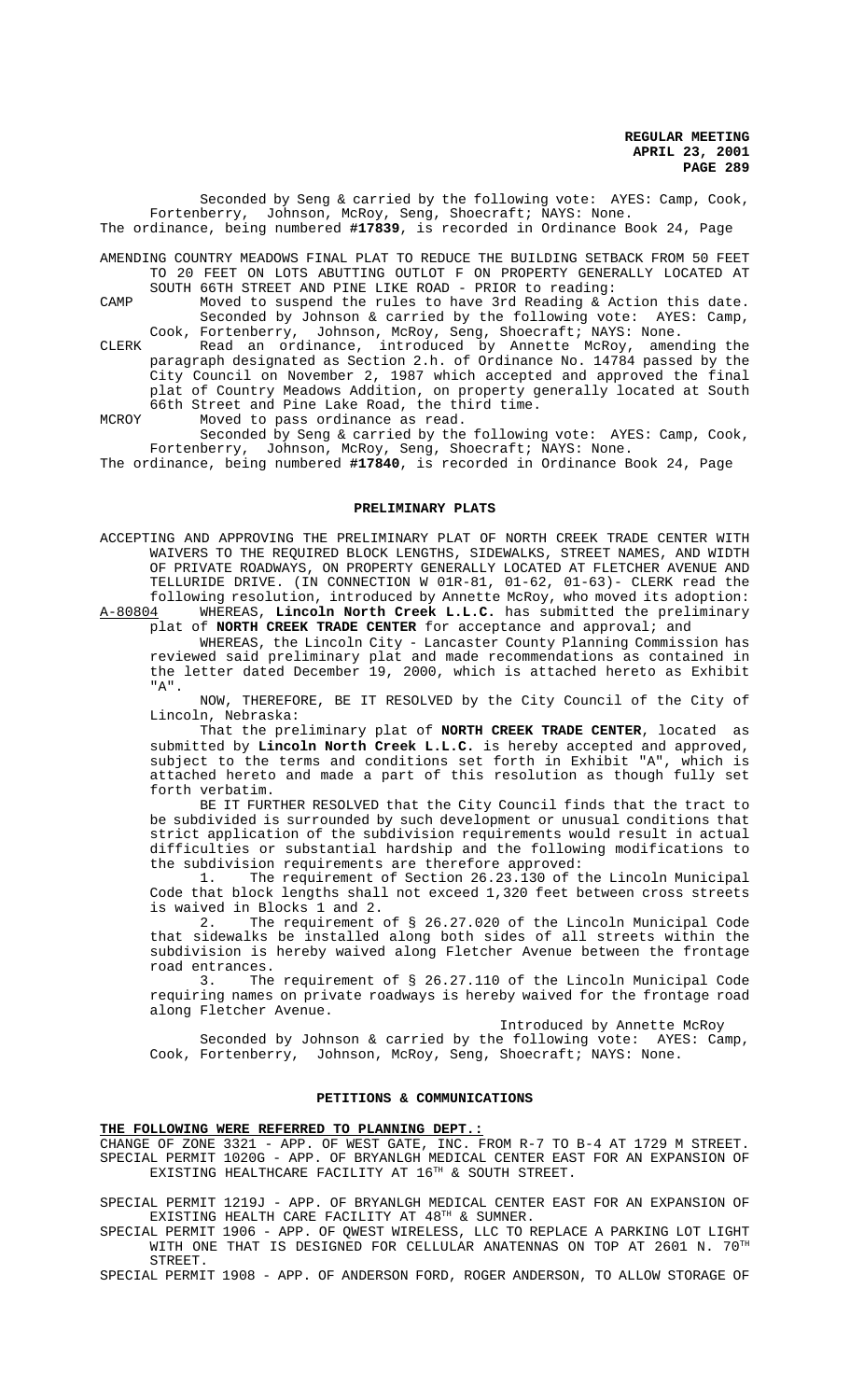VEHICLES FOR SALE & RESALE WITHIN THE FRONT YARD SETBACK TO WITHIN 15' FROM THE PROPERTY LINE AT 27TH & WILDCAT. SPECIAL PERMIT 1912 - APP. OF MICHAEL D. RAASCH TO SELL ALCOHOL AT BUGGY BATH WEST CONVENIENCE STORE/CAR WASH AT 1502 W. O STREET

- PETITION TO VACATE PUBLIC WAY AT S.  $22^{ND}$  STREET FROM THE NORTH LINE OF J ST. TO THE SOUTH LINE OF THE ALLEY BETWEEN S.  $21^\text{ST}$  ST. &  $22^\text{ND}$  ST., BLOCK 4, LAVENDERS ADDITION SUBMITTED BY LANCASTER COUNTY SCHOOL DIST. 001, SHIRLEY DOAN, PRESIDENT - CLERK presented said petition which was referred to the Law Dept.
- INFORMAL PETITION FOR PAVING AT 67TH ST., X TO Y ST. SUBMITTED BY RESIDENTS ABUTTING 1000 BLOCK OF N.  $67^{\texttt{TH}}$  ST.  $\,$  - CLERK presented said petition which was referred to the Public Works Dept.
- INFORMAL REQUEST FOR A WATER MAIN EXTENSION FOR NW 27TH STREET FROM WEST O STREET NORTH 750 FEET & TO THE EXISTING I-80 BRIDGE & PAVING FOR NW 27<sup>TH</sup> ST. FROM WEST O ST. NORTH TO THE EXISTING I-80 BRIDGE (APPROX. 870 FT.) SUBMITTED BY ROBERT L. DEAN - CLERK presented said petition which was referred to the Public Works Dept.

#### **REPORTS OF CITY OFFICERS**

- CLERK'S LETTER & MAYOR'S APPROVAL OF ORDINANCES & RESOLUTIONS PASSED ON April 9, 2001 - CLERK presented said report which was placed on file in the Office of the City Clerk.
- INVESTMENT OF FUNDS CLERK read the following resolution, introduced by Coleen Seng, who moved its adoption:
- **A-80803** BE IT HEREBY RESOLVED BY THE CITY COUNCIL of the City of Lincoln, Nebraska:

That the attached list of investments be confirmed and approved, and the City Treasurer is hereby directed to hold said investments until maturity unless otherwise directed by the City Council. (Investments from April  $9$  to 13, 2001.)

Introduced by Coleen Seng

Seconded by Johnson & carried by the following vote: AYES: Camp, Cook, Fortenberry, Johnson, McRoy, Seng, Shoecraft; NAYS: None.

- REPORT OF CITY TREASURER OF FRANCHISE TAX FOR THE MONTH OF MARCH, 2001 FROM UTILICORP UNITED - CLERK presented said report which was placed on file in the Office of the City Clerk.
- REPORT OF CITY TREASURER OF TELECOMM. OCC. TAX FOR THE MONTH OF JAN.-MAR. 2001:<br>MATARIX. OPEX COMM.; FEB.. 2001: AFFINITY CORP.; MAR.. 2001: ONE CALL. OPEX COMM.; FEB., 2001: AFFINITY CORP.; MAR., 2001: ONE CALL, NEXTEL WEST, BUSINESS TELECOM., OPERATOR COMM., VARTEC TELECOMM. PHOENIX NETWORK, WORKING ASSETS, TOUCH AMERICA, TELIGENT SERVICES, PRIMUS, QWEST, VIATEL, TRANS NATIONAL, ATLAS - CLERK presented said report which was placed on file in the Office of the City Clerk.
- REPORT FROM CITY TREASURER OF CASH ON HAND AT THE CLOSE OF BUSINESS MARCH 30, 2001 - CLERK presented said report which was placed on file in the Office of the City Clerk.
- REPORT FROM CITY LAW DEPARTMENT OF ALL CIVIL SUITS INSTITUTED & PENDING IN THE COURTS OF RECORD WITH CITY AS PLAINTIFF OR DEFENDANT - CLERK presented said report which was placed on file in the Office of the City Clerk.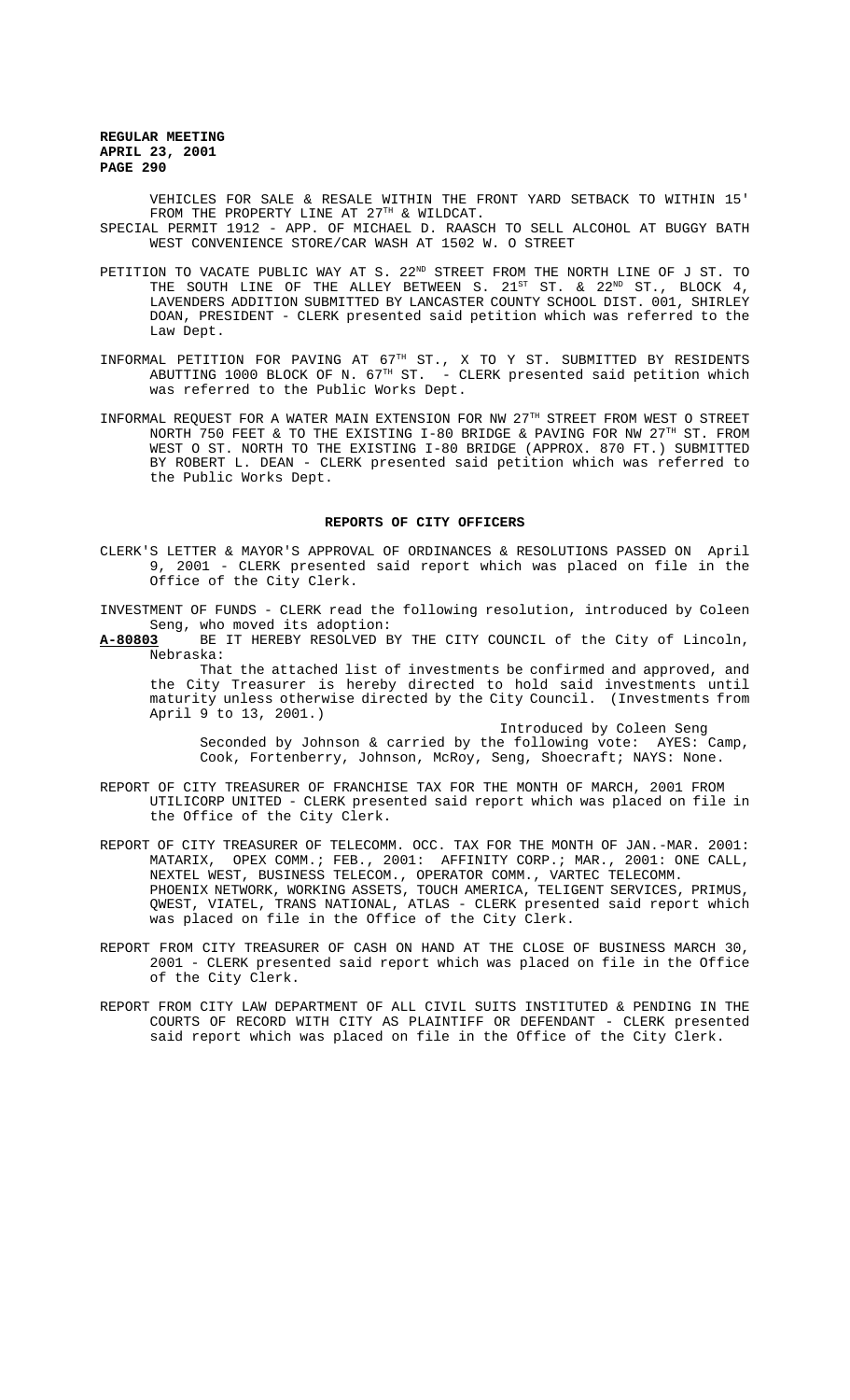ACCEPTING THE REPORT OF NEW AND PENDING CLAIMS AGAINST THE CITY AND APPROVING DISPOSITION OF CLAIMS SET FORTH THEREIN FOR THE PERIOD OF MARCH 16 - 31, 2001 - PRIOR to reading:

McRoy Moved to adopt resolution as read.

Seconded by Seng & carried by the following vote: AYES: Camp, Cook, Fortenberry, Johnson, McRoy, Seng, Shoecraft; NAYS: None.

JOHNSON Moved to reconsider Bill No. 01R-83.

Seconded by Cook & carried by the following vote: AYES: Camp, Cook, Fortenberry, Johnson, McRoy, Seng, Shoecraft; NAYS: None.

JOHNSON Moved to place Bill No. 01R-83 on Pending until the annexation agreement comes forward. Seconded by Seng & carried by the following vote: AYES: Camp, Cook, Fortenberry, Johnson, McRoy, Seng, Shoecraft; NAYS: None.

#### **OTHER RESOLUTIONS**

- APPLICATION OF DENIS M. VONTZ DBA "PIONEERS GOLF COURSE" FOR A ADDITION TO ITS PRESENTLY LICENSED PREMISES OF AN AREA MEASURING APPROXIMATELY 23' BY 34' TO THE WEST AT 3404 W. VAN DORN STREET - CLERK read the following resolution, introduced by Cindy Johnson, who moved its adoption for approval:<br>A-80794 BE J
- BE IT RESOLVED by the City Council of the City of Lincoln, Nebraska: That after hearing duly had as required by law, consideration of the facts of this application, the Nebraska Liquor Control Act, and the pertinent City ordinances, the City Council recommends that the application of Denis N. Vontz dba "Pioneers Golf Course" to expand its licensed premises by the addition of an area measuring approximately 23 feet by 34 feet to the west and 9 feet by 12 feet to the door on the clubhouse of the presently licensed premises located at 3404 W. Van Dorn Street, Lincoln, Nebraska, be approved with the condition that the premise complies in every respect with all City and State regulations.

BE IT FURTHER RESOLVED that the City Clerk is directed to transmit a copy of this resolution to the Nebraska Liquor Control Commission. Introduced by Cindy Johnson

Seconded by Seng & carried by the following vote: AYES: Camp, Cook, Fortenberry, Johnson, McRoy, Seng, Shoecraft; NAYS: None.

MANAGER APPLICATION OF KIRK J. SCHOLTEN FOR EXPO, INC. DBA "IGUANA'S PUB & GRILL" AT 1426 O STREET - CLERK read the following resolution, introduced by

Cindy Johnson, who moved its adoption for approval:<br>A-80795 WHEREAS, Expo, Inc. dba "Iguana's Pub & Gril WHEREAS, Expo, Inc. dba "Iguana's Pub & Grill" located at 1426 O Street, Lincoln, Nebraska has been approved for a Retail Class "I" liquor license, and now requests that Kirk J. Scholten be named manager;

WHEREAS, Kirk J. Scholten appears to be a fit and proper person to manage said business.

NOW, THEREFORE, BE IT RESOLVED by the City Council of the City of Lincoln, Nebraska:

That after hearing duly had as required by law, consideration of the facts of this application, the Nebraska Liquor Control Act, and the pertinent City ordinances, the City Council recommends that Kirk J. Scholten be approved as manager of this business for said licensee. The City Clerk is directed to transmit a copy of this resolution to the Nebraska Liquor Control Commission.

Introduced by Cindy Johnson

Seconded by Seng & carried by the following vote: AYES: Camp, Cook, Fortenberry, Johnson, McRoy, Seng, Shoecraft; NAYS: None.

APPROVING A WAIVER OF DESIGN STANDARDS FOR CONSTRUCTION OF TWO DRIVEWAYS ALONG FRONTAGE OF COMMERCIAL BUSINESS LOCATED AT 2001 SOUTH 1ST STREET. (4/16/01 - DELAYED PUBLIC HEARING ONE WEEK) - PRIOR to reading:

SENG Moved to delay Action on Bill no. 01R-76 for one week to 4/30/01. Seconded by Cook & carried by the following vote: AYES: Camp, Cook, Fortenberry, Johnson, McRoy, Seng, Shoecraft; NAYS: None.

APPROVING THE ANNUAL PLAN PURSUANT TO THE INTERLOCAL AGREEMENT BETWEEN THE CITY AND LANCASTER COUNTY TO PROVIDE FOR WEED CONTROL AND WEED ABATEMENT WITHIN THE CITY - CLERK read the following resolution, introduced by Coleen Seng, who moved its adoption:

A-80796 MHEREAS, the City of Lincoln and Lancaster County have entered into an Interlocal Agreement to provide for noxious weed control and weed abatement within the City of Lincoln, which Agreement was approved by City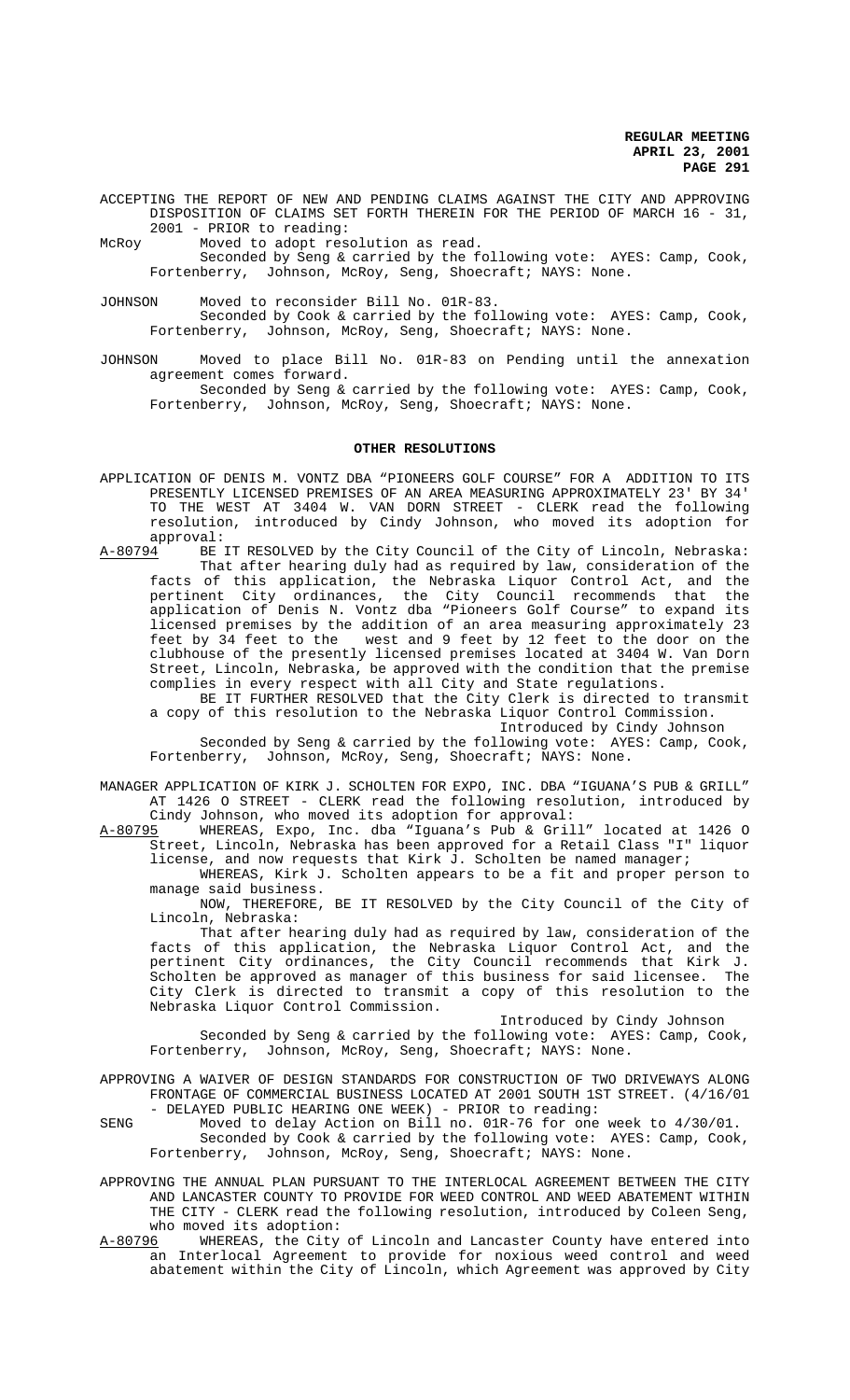Council Resolution No. A-77437 on June 17, 1996; and

WHEREAS, pursuant to said Interlocal Agreement the Lancaster County Noxious Weed Control Authority is required to annually submit a plan for the combined weed control program to the County Board, the City Council, and the Mayor; and

WHEREAS, the Lancaster County Noxious Weed Control Superintendent has submitted a plan for 2001, a copy of which is attached hereto, marked Attachment "A", and made a part hereof by reference.

NOW, THEREFORE, BE IT RESOLVED by the City Council of the City of Lincoln, Nebraska:

That the combined weed control plan for calendar year 2001 attached hereto, marked as Attachment "A" is hereby approved and the Mayor is authorized to execute said plan on behalf of the City.

The City Clerk is directed to return one executed copy of the Combined Weed Control Plan for the year 2001 to Earleen Ladd in the Records Division of the County Clerk's Office for retention in their files.

Introduced by Coleen Seng

Seconded by Johnson & carried by the following vote: AYES: Camp, Cook, Fortenberry, Johnson, McRoy, Seng, Shoecraft; NAYS: None.

AMENDING AN INTERLOCAL AGREEMENT BETWEEN THE CITY AND COUNTY RELATING TO THE TRANSPORT AND HOUSING OF CITY OFFENDERS IN COUNTY CORRECTIONAL FACILITIES TO ESTABLISH A TEMPORARY HOUSING RATE OF \$54.00 FOR THE PERIOD OF JANUARY 1, 2001 TO JUNE 30, 2001 - CLERK read the following resolution, introduced by Coleen Seng, who moved its adoption:<br>A-80797 BE IT RESOLVED by the City Council

BE IT RESOLVED by the City Council of the City of Lincoln, Nebraska: That the Amendment to the Interlocal Agreement between the City of Lincoln and the County of Lancaster relating to the transport and housing of City offenders in County correctional facilities to establish a temporary housing rate of \$54.00 from January 1, 2001 to June 30, 2001, a copy of which is attached hereto, marked as Attachment "A" and made a part hereof by reference, is hereby approved and the Mayor is authorized to execute said Amendment on behalf of the City.

 The City Clerk is directed to transmit the executed copies of said revised Interlocal Agreement to Susan Starcher, Lancaster County Clerk's Office, for execution by the County.

Introduced by Coleen Seng

Seconded by Johnson & carried by the following vote: AYES: Camp, Cook, Fortenberry, Johnson, McRoy, Seng, Shoecraft; NAYS: None.

APPOINTING MICHAEL ECKERT TO THE URBAN DESIGN COMMITTEE TO FILL AN UNEXPIRED TERM EXPIRING FEBRUARY 1, 2002 - CLERK read the following resolution, introduced by Coleen Seng, who moved its adoption:

A-80798 BE IT RESOLVED by the City Council of the City of Lincoln, Nebraska: That the appointment of Michael Eckert to the Urban Design Committee to fill an unexpired term expiring February 1, 2002 is hereby approved. Introduced by Coleen Seng

Seconded by Seng & carried by the following vote: AYES: Camp, Cook, Fortenberry, Johnson, McRoy, Seng, Shoecraft; NAYS: None.

APPOINTING PATRICK J. O'DONNELL TO THE NEBRASKA CAPITOL ENVIRONS COMMISSION FOR A THREE-YEAR TERM EXPIRING JANUARY 9, 2004 - CLERK read the following resolution, introduced by Coleen Seng, who moved its adoption:

A-80799 BE IT RESOLVED by the City Council of the City of Lincoln, Nebraska: That the appointment of Patrick J. O'Donnell to the Nebraska Capitol Environs Commission for a three-year term expiring January 9, 2004 is hereby approved.

Introduced by Coleen Seng Seconded by Johnson & carried by the following vote: AYES: Camp,

Cook, Fortenberry, Johnson, McRoy, Seng, Shoecraft; NAYS: None.

REAPPOINTING CAROL WALKER TO THE HISTORIC PRESERVATION COMMISSION FOR A THREE-YEAR TERM EXPIRING APRIL 15, 2004 - CLERK read the following resolution,

introduced by Coleen Seng, who moved its adoption:<br>A-80800 BE IT RESOLVED by the City Council of the City BE IT RESOLVED by the City Council of the City of Lincoln, Nebraska:

That the reappointment of Carol Walker to the Historic Preservation Commission for a three-year term expiring April 15, 2004 is hereby approved.

Introduced by Coleen Seng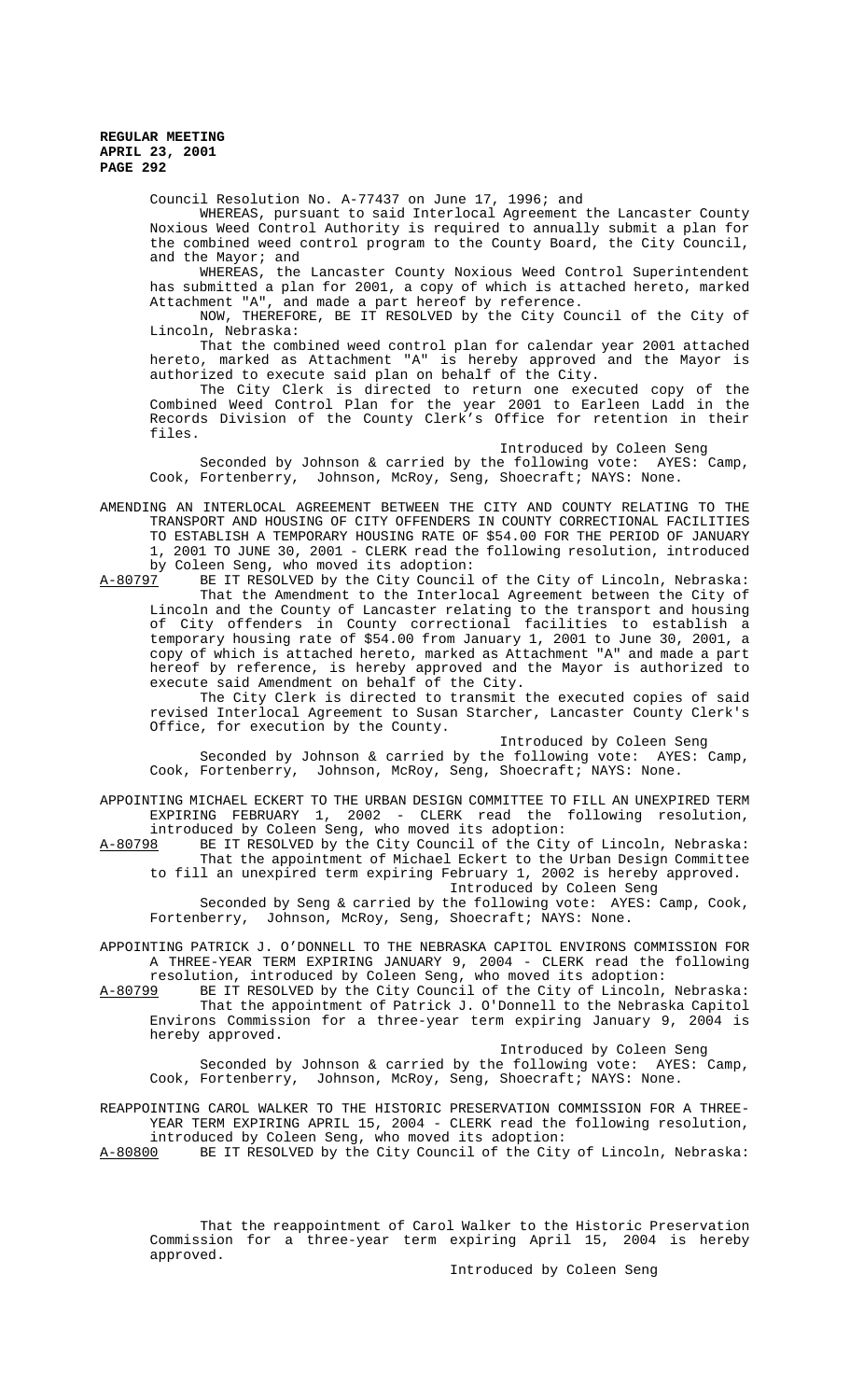Seconded by Johnson & carried by the following vote: AYES: Camp, Cook, Fortenberry, Johnson, McRoy, Seng, Shoecraft; NAYS: None.

APPOINTING TERRY YOUNG TO THE HISTORIC PRESERVATION COMMISSION FOR A THREE-YEAR TERM EXPIRING APRIL 15, 2004 - CLERK read the following resolution, introduced by Coleen Seng, who moved its adoption:

A-80801 BE IT RESOLVED by the City Council of the City of Lincoln, Nebraska: That the appointment of Terry Young to the Historic Preservation Commission for a three-year term expiring April 15, 2004 is hereby approved.

Introduced by Coleen Seng

Seconded by Johnson & carried by the following vote: AYES: Camp, Cook, Fortenberry, Johnson, McRoy, Seng, Shoecraft; NAYS: None.

APPROVING AN AGREEMENT BETWEEN THE CITY AND THE STATE FOR CONTRACTUAL AGREEMENT HAZARD MITIGATION GRANT PROGRAM TO PRESERVE CONSERVATION EASEMENTS WITHIN THE SALT CREEK PLAIN GENERALLY SOUTH OF WILDERNESS PARK - CLERK read the following resolution, introduced by Coleen Seng, who moved its adoption:

A-80802 BE IT RESOLVED by the City Council of the City of Lincoln, Nebraska: That the State-Local Contractual Agreement Hazard Mitigation Grant Program between the State of Nebraska and the City of Lincoln, Nebraska

attached hereto and marked as Attachment "A" is hereby approved and execution of said Agreement by the Mayor is hereby ratified. BE IT FURTHER RESOLVED that the Department of Public Works and

Utilities is authorized to acquire conservation easements to preserve flood storage capacity of the 100 year floodplain by voluntary negotiation and not by condemnation within the Salt Creek Flood Plain located generally south of Wilderness Park.

BE IT FURTHER RESOLVED that the transfer and designation of funds from Disaster Recovery (FEMA) Fund 00195 97 Storm Recovery/Business Unit 18029 in the amount of \$183,333.50 to the Grants in Aid/Wilderness Park Conservation Easements/ Business Unit 240801 is hereby approved and the Finance Director is hereby authorized to make said transfer and designation.

Introduced by Coleen Seng

Seconded by Johnson & carried by the following vote: AYES: Camp, Cook, Fortenberry, Johnson, McRoy, Seng, Shoecraft; NAYS: None.

APPROVING THE NORTH CREEK TRADE CENTER CONDITIONAL ANNEXATION AND ZONING AGREEMENT BETWEEN THE CITY AND LINCOLN NORTH CREEK, L.L.C. OUTLINING CERTAIN CONDITIONS AND UNDERSTANDINGS WITH REGARD TO THE ANNEXATION OF PROPERTY GENERALLY LOCATED AT FLETCHER AVENUE AND TELLURIDE DRIVE. (IN CONNECTION W/01R-80, 01-62, 01-63) - CLERK read the following resolution,

introduced by Annette McRoy, who moved its adoption:<br>A-80805 BE IT RESOLVED by the City Council of the City of BE IT RESOLVED by the City Council of the City of Lincoln, Nebraska: That the agreement titled Northcreek Trade Center Conditional Annexation and Zoning Agreement ("Annexation Agreement"), which is attached hereto, marked as Attachment "A" and made a part hereof by reference, between the City of Lincoln and the Lincoln North Creek, L.L.C. (Owner) outlining certain conditions and understandings between the City and said Owners relating to the annexation of land generally located at Fletcher Avenue and Telluride Drive is approved.

BE IT FURTHER RESOLVED that the Mayor is authorized to execute the Annexation Agreement on behalf of the City.

BE IT FURTHER RESOLVED that the City Clerk is directed to return one fully executed copy of this Agreement to Rick Peo, Chief Assistant City Attorney, for distribution to the Owner.

BE IT FURTHER RESOLVED that the City Clerk is directed to record the Annexation Agreement with the Register of Deeds, filing fees to be paid by the Owner.

Introduced by Annette McRoy

Seconded by Johnson & carried by the following vote: AYES: Camp, Cook, Fortenberry, Johnson, McRoy, Seng, Shoecraft; NAYS: None.

# **ORDINANCES - 1ST & 2ND READING**

CHANGE OF ZONE 3308 - AMENDING SECTION 27.65.090 OF THE LINCOLN MUNICIPAL CODE TO ALLOW A MODIFICATION OF THE PARKING REQUIREMENTS FOR MULTI-FAMILY DWELLINGS WITHIN A COMMUNITY UNIT PLAN TO ALLOW A PERCENTAGE OF PARKING SPACES LOCATED ON A DRIVEWAY BEHIND A GARAGE ATTACHED TO A DWELLING UNIT TO BE CONSIDERED AS REQUIRED PARKING - CLERK read an ordinance, introduced by Coleen Seng, amending Section 27.65.090 of the Lincoln Municipal Code to provide that the City Council may modify the parking requirements for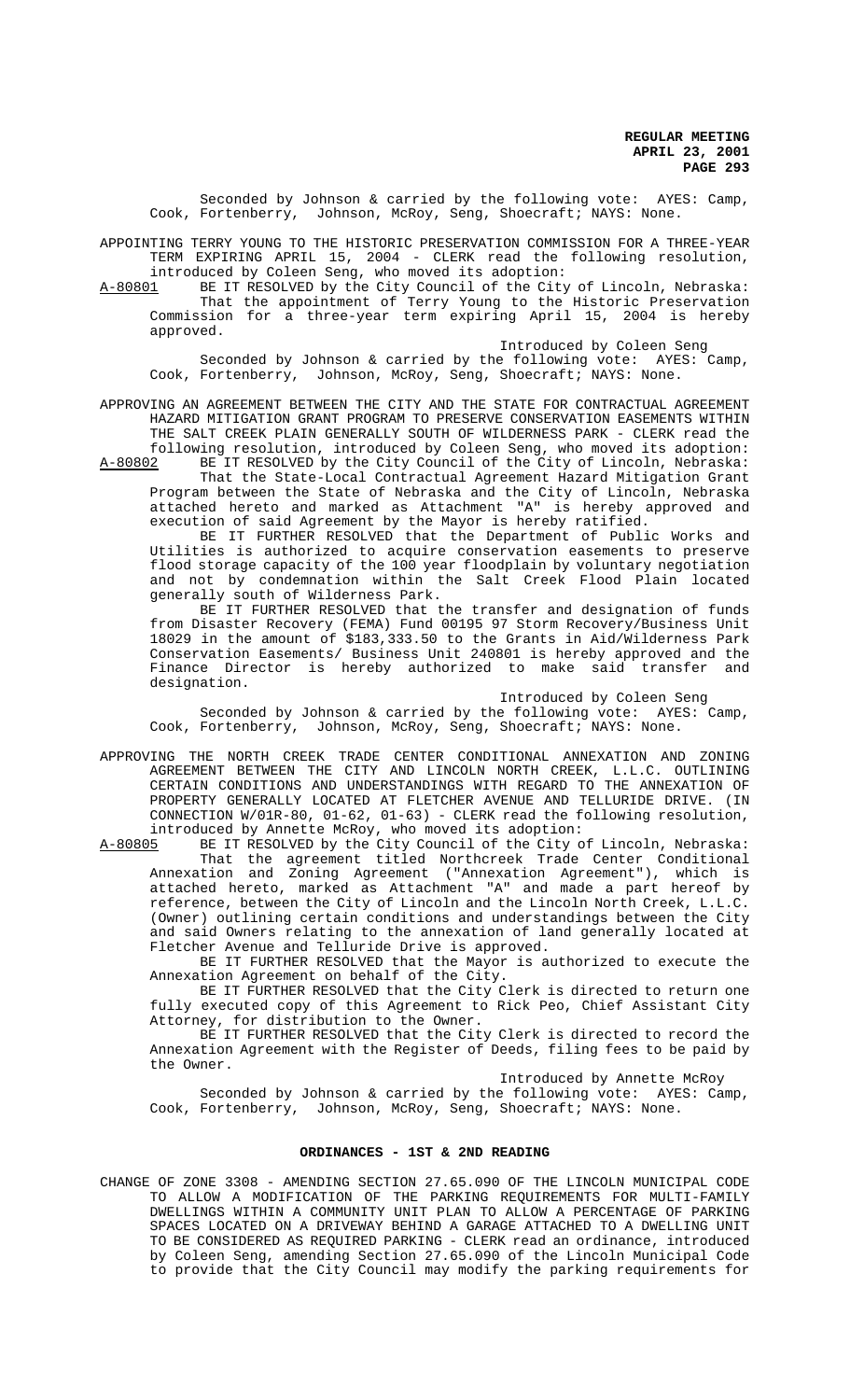> multi-family dwellings within a community unit plan to allow a percentage of parking spaces located on a driveway behind a garage attached to a dwelling to be considered as required parking; and repealing Section 27.65.090 of the Lincoln Municipal Code as hitherto existing, the first time.

- CHANGE OF ZONE 3317 APPLICATION OF NOEL CHADD FOR A CHANGE OF ZONE FROM R-2 RESIDENTIAL TO R-4 RESIDENTIAL ON PROPERTY GENERALLY LOCATED AT NORTH 1ST STREET AND GARBER AVENUE. (IN CONNECTION W/01R-91) - CLERK read an ordinance, introduced by Coleen Seng, amending the Lincoln Zoning District Maps attached to and made a part of Title 27 of the Lincoln Municipal Code, as provided by Section 27.05.020 of the Lincoln Municipal Code, by changing the boundaries of the districts established and shown thereon, the first time.
- AMENDING THE CORPORATE LIMITS OF THE CITY BY ANNEXING APPROXIMATELY 150.7 ACRES OF PROPERTY GENERALLY LOCATED NORTHEAST OF SOUTH 14TH STREET AND YANKEE HILL ROAD. (IN CONNECTION W/01-71, 01R-92, 01R-93, 01R-94, 01R-95,01R-96) - CLERK read an ordinance, introduced by Coleen Seng, amending Section 5 of Ordinance No. 8730, passed May 17, 1965, as last amended by Section 2 of Ordinance No. 17749 passed October 23, 2000, and amending Section 7 of Ordinance No. 8730, passed May 17, 1965, as last amended by Section 2 of Ordinance No. 17488, passed April 12, 1999, prescribing and defining the corporate limits of the City of Lincoln, Nebraska; and repealing Section 5 of Ordinance No. 8730, passed May 17, 1965, as last amended by Section 2 of Ordinance No. 17749, passed October 23, 2000, and Section 7 of Ordinance No. 8730, passed May 17, 1965, as last amended by Section 2 of Ordinance No. 17488, passed April 12, 1999, as hitherto existing, the first time.
- CHANGE OF ZONE 3301 APPLICATION OF KRUEGER DEVELOPMENT COMPANY FOR A CHANGE OF ZONE FROM AG AGRICULTURAL TO R-3 RESIDENTIAL, B-2 PLANNED NEIGHBORHOOD BUSINESS AND H-4 GENERAL COMMERCIAL; AND FROM B-2 PLANNED NEIGHBORHOOD BUSINESS TO R-3 RESIDENTIAL ON PROPERTY GENERALLY LOCATED NORTHEAST OF SOUTH 14TH STREET AND YANKEE HILL ROAD.(IN CONNECTION W/01-70, 01R-92, 01R-93, 01R-94, 01R-95, 01R-96) - CLERK read an ordinance, introduced by Coleen Seng, amending the Lincoln Zoning District Maps attached to and made a part of Title 27 of the Lincoln Municipal Code, as provided by Section 27.05.020 of the Lincoln Municipal Code, by changing the boundaries of the districts established and shown thereon, the first time.
- APPROVING A SUB-SUBLEASE AGREEMENT BETWEEN THE CITY OF LINCOLN AND DYNAMIC EDUCATIONAL SYSTEMS, INC. FOR 124 SQUARE FEET OF SPACE AT THE ONE STOP CENTER AT GOLD'S GALLERIA - CLERK read an ordinance, introduced by Coleen Seng, accepting and approving a Sublease Agreement between the City of Lincoln and Dynamic Educational Systems, Inc. for a lease of space at 1010 N Street, Lincoln, Lancaster County, Nebraska for a term of October 1, 2000 through July 31, 2001 whereby the City of Lincoln is subleasing space to Dynamic Educational Systems, Inc. at the One Stop Center for providing Job Corps youth job training services under the Workforce Investment Act, the first time.
- APPROVING A SUB-SUBLEASE AGREEMENT BETWEEN THE CITY OF LINCOLN AND LINCOLN ACTION PROGRAM FOR 114 SQUARE FEET OF SPACE AT THE ONE STOP CENTER AT GOLD'S GALLERIA - CLERK read an ordinance, introduced by Coleen Seng, accepting and approving a Sub-Sublease Agreement between the City of Lincoln and Lincoln Action Program for a lease of space at 1010 N Street, Lincoln, Lancaster County, Nebraska for a term of April 1, 2001 through July 31, 2001 whereby the City of Lincoln is subleasing space to Lincoln Action program at the One Stop Center for providing youth job training and employment services under the Workforce Investment Act, the first time.
- CHANGE OF ZONE 3306 APPLICATION OF KREIN REAL ESTATE FOR A CHANGE OF ZONE FROM R-1 RESIDENTIAL AND R-2 RESIDENTIAL TO R-T RESIDENTIAL TRANSITION, ON PROPERTY GENERALLY LOCATED ON THE WEST SIDE OF THE INTERSECTION OF SOUTH 56TH STREET AND WALTZ ROAD.(IN CONNECTION W/01R-98) - CLERK read an ordinance, introduced by Coleen Seng, amending the Lincoln Zoning District Maps attached to and made a part of Title 27 of the Lincoln Municipal Code, as provided by Section 27.05.020 of the Lincoln Municipal Code, by changing the boundaries of the districts established and shown thereon, the first time.

AMENDING SECTION 17.10.080 OF THE LINCOLN MUNICIPAL CODE TO ALLOW INDIVIDUAL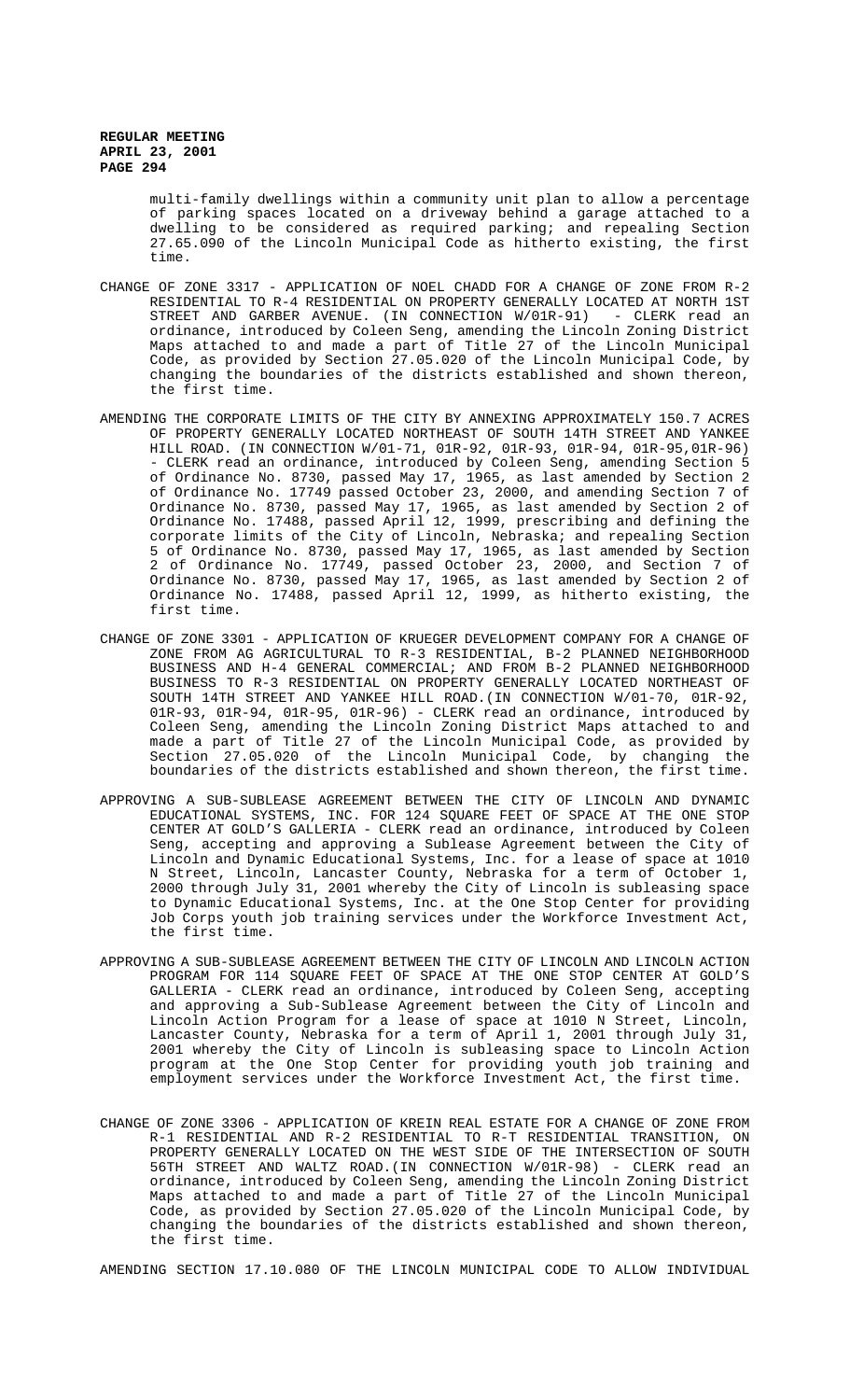METERS IN A MULTI-DWELLING COMPLEX - CLERK read an ordinance, introduced by Coleen Seng, amending Section 17.10.080 of the Lincoln Municipal Code relating to water service to mobile home courts, campgrounds, shopping centers, office parks, multiple dwellings, townhouses, and condominiums to allow individual meters in a multi-dwelling complex; and repealing Section 17.10.080 of the Lincoln Municipal Code as hitherto existing, the first time.

- AMENDING SECTION 8.32.150 OF THE LINCOLN MUNICIPAL CODE TO INCREASE THE ANNUAL OCCUPATION TAX FOR REFUSE VEHICLES WITH OR WITHOUT PACK UNITS USED TO HAUL AND COLLECT REFUSE FROM \$50. TO \$100., - CLERK read an ordinance, introduced by Annette McRoy, amending Chapter 8.32 of the Lincoln Municipal Code (Solid Wastes) by amending Section 8.32.150, Occupation Tax, to increase the annual occupation tax for refuse vehicles with or without pack units used to collect and haul refuse from \$50.00 to \$100.00, thereby establishing one fee for all refuse vehicles; and repealing Section 8.32.150 of the Lincoln Municipal Code, the second time.
- AMENDING COUNTRY MEADOWS FINAL PLAT TO REDUCE THE BUILDING SETBACK FROM 50 FEET TO 20 FEET ON LOTS ABUTTING OUTLOT F ON PROPERTY GENERALLY LOCATED AT SOUTH 66TH STREET AND PINE LIKE ROAD - PRIOR to reading:
- CAMP Moved to suspend the rules to have 3rd Reading & Action this date. Seconded by Johnson & carried by the following vote: AYES: Camp,<br>Cook, Fortenberry, Johnson, McRoy, Seng, Shoecraft; NAYS: None. Johnson, McRoy, Seng, Shoecraft; NAYS: None.
- CLERK Read an ordinance, introduced by Annette McRoy, amending the paragraph designated as Section 2.h. of Ordinance No. 14784 passed by the City Council on November 2, 1987 which accepted and approved the final plat of Country Meadows Addition, on property generally located at South 66th Street and Pine Lake Road, the second time. **(See Council Action under "ORDINANCES - 3RD READING".)**
- CHANGE OF ZONE 3315 APPLICATION OF PHIL AND MARY DURST FOR A CHANGE OF ZONE FROM R-4 RESIDENTIAL TO I-1 INDUSTRIAL ON PROPERTY GENERALLY LOCATED AT SOUTH 1ST AND L STREET - PRIOR to reading:
- SENG Moved to place Bill No. 01-66 on Pending w/Public Hearing Continued. Seconded by Johnson & carried by the following vote: AYES: Camp, Cook, Fortenberry, Johnson, McRoy, Seng, Shoecraft; NAYS: None.
- CLERK Read an ordinance, introduced by Annette McRoy, amending the Lincoln Zoning District Maps attached to an made a part of Title 27 of the Lincoln Municipal Code, as provided in Section 27.05.020 of the Lincoln Municipal Code, by changing the boundaries of the districts established and shown thereon, the second time.
- CHANGE OF ZONE 3316 APPLICATION OF LANCASTER COUNTY BOARD OF COMMISSIONERS FOR A CHANGE OF ZONE FROM 0-3 OFFICE PARK TO P PUBLIC USE ON PROPERTY GENERALLY LOCATED AT 601 NORTH 46TH STREET NORTH OF R STREET - CLERK read an ordinance, introduced by Annette McRoy, amending the Lincoln Zoning District Maps attached to and made a part of Title 27 of the Lincoln Municipal Code, as provided in Section 27.05.020 of the Lincoln Municipal Code, by changing the boundaries of the districts established and shown thereon, the second time.

#### **MISCELLANEOUS BUSINESS**

CHANGE OF ZONE 3134B - APPLICATION OF CHRISTIAN RETIREMENT HOMES, INC. DBA EASTMONT TOWERS TO ADD AND OPERATE A SIX BED HEALTH CARE FACILITY IN THE WILLOW SPRINGS FINAL PLANNED UNIT DEVELOPMENT ON PROPERTY GENERALLY LOCATED AT SOUTH 78TH STREET & PIONEERS BLVD. - CLERK requested to have Ordinance No. 17829 reconsidered.

SENG So moved.

Seconded by Johnson & carried by the following vote: AYES: Camp, Cook, Fortenberry, Johnson, McRoy, Seng, Shoecraft; NAYS: None.

SENG Moved to place Ordinance 17829 on Pending until the developer's signatures are obtained.

Seconded by Johnson & carried by the following vote: AYES: Camp, Cook, Fortenberry, Johnson, McRoy, Seng, Shoecraft; NAYS: None.

### **PENDING LIST -**

CAMP Moved to extend the Pending List for 1 week. Seconded by Johnson & carried by the following vote: AYES: Camp,